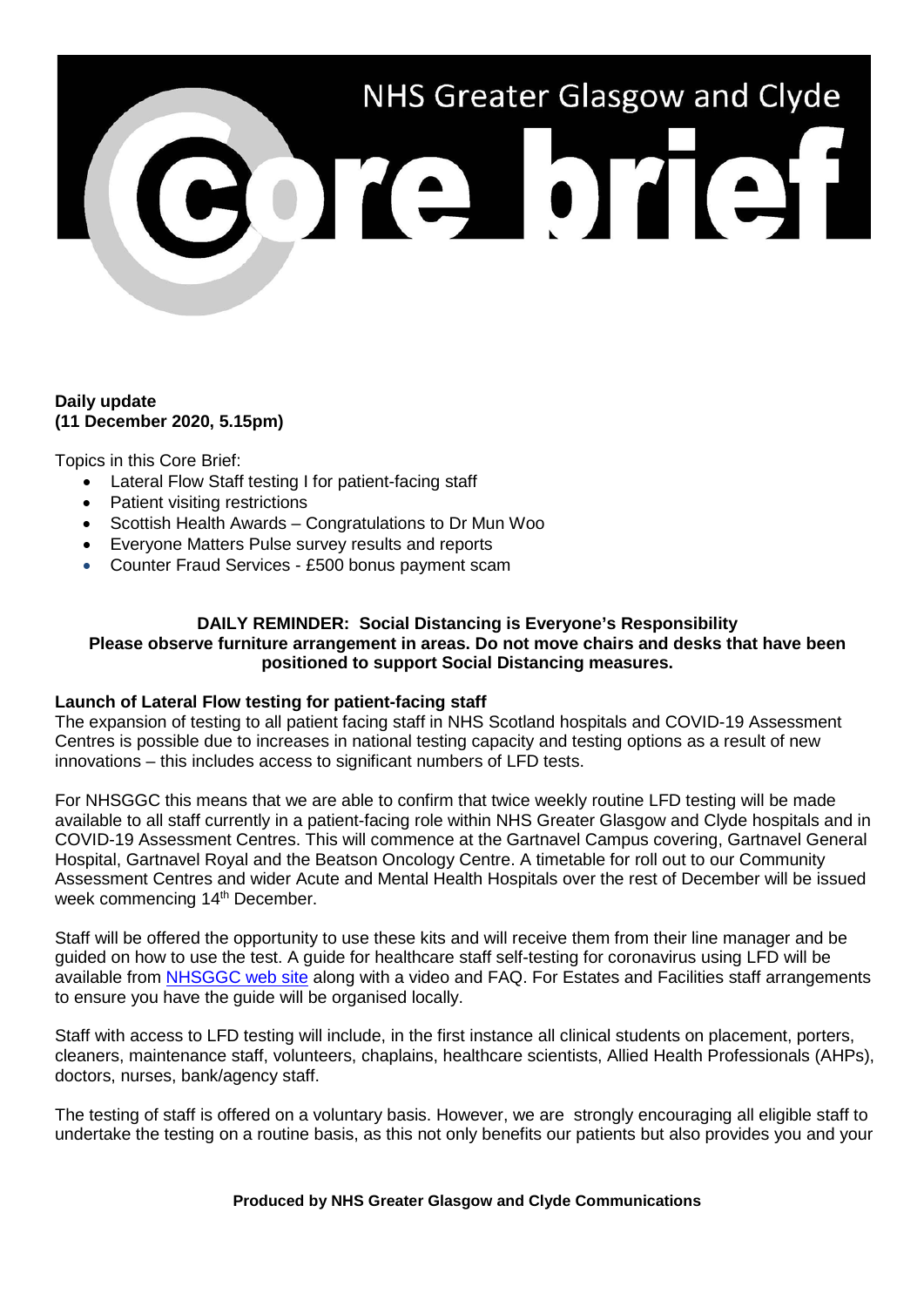family with added assurance. If you have any questions or queries, please speak to your line manager in the first instance.

# **Patient visiting restrictions**

From today, the majority of NHSGGC has moved to Level three COVID-19 restrictions, with the exception of Inverclyde, which has moved to Level two. In light of this, the implications for patient visiting at our sites is currently under review to ensure that we can keep our staff, patients and visitors safe. We are very aware that, particularly as we get closer the Christmas, there will be increased requests for visits, which is why it is important that we consider implications thoroughly. Until a final decision is made, we will maintain existing visiting arrangements at our sites. Any changes to visiting guidelines will be communicated with you in due course.

# **Scottish Health Awards – Dr Mun Woo**

Further to yesterday's Core Brief which included congratulations to our five Scottish Health Awards winners, we will be profiling each of the winners in Core Brief over the coming days. Here is our first profile:

This year marked the first ever People's Choice Award in the Scottish Health Awards and Dr Mun Woo, Associate Specialist, Renal Unit, Inverclyde Royal Hospital, was delighted to have won the hearts of the public vote.

Dr Woo has been a dedicated member of the team at the Renal Unit at the IRH since 2005 and when the COVID pandemic hit, her patients were placed on the official shielding list and asked to stay at home to stay safe. However, they found themselves having to make the journey to a high risk area for their dialysis treatment three times a week.

The IRH Renal Unit was the first in Scotland to have an outbreak of COVID-19 back in March ahead of the national lockdown and before any published guidance on how to deal with outbreaks in dialysis units.

Dr Woo read extensively on models of care in Dialysis Units in China, Hong Kong and Singapore and introduced similar infection control measures in an attempt to curb the spread. As there was no published guidance at the time, she established her own protocols. However when national policy was published shortly after, it became evident they had introduced the official policy ahead of its publication.

In the months after our outbreak was controlled, it was clear that the pandemic was having a detrimental effect on patients' mental health. So in collaboration with the Art in Hospital organisation, they re-introduced their creative arts programme. This allowed patients a creative space during dialysis treatment, during which they could leave their worries aside and engage in something that improves mental wellbeing.

Dr Woo, said: "Every single individual has made a personal special contribution and is equally deserving of the award. I am totally overwhelmed to be voted as winner of the People's Choice Award and am tremendously grateful for the support I have received.

"This is indeed a privilege for me and the whole Renal team – thank you so very much!"

Congratulations to Dr Woo and her team in winning this very well deserved award.

# **Everyone Matter Pulse survey results and reports**

As you will know, the National Everyone Matters Pulse survey results and reports were released recently. You may have experienced some difficulty accessing your reports due to a technical fault.

We are pleased to confirm this issue, which affected users nationally, has now been resolved and whilst the original links are working effectively, new links to the reports have been issued to ensure easy access. Thank you for your patience while this was being resolved – we will be back in touch soon with some analysis and next steps.

# **Counter Fraud Services - £500 bonus payment scam**

**Produced by NHS Greater Glasgow and Clyde Communications**